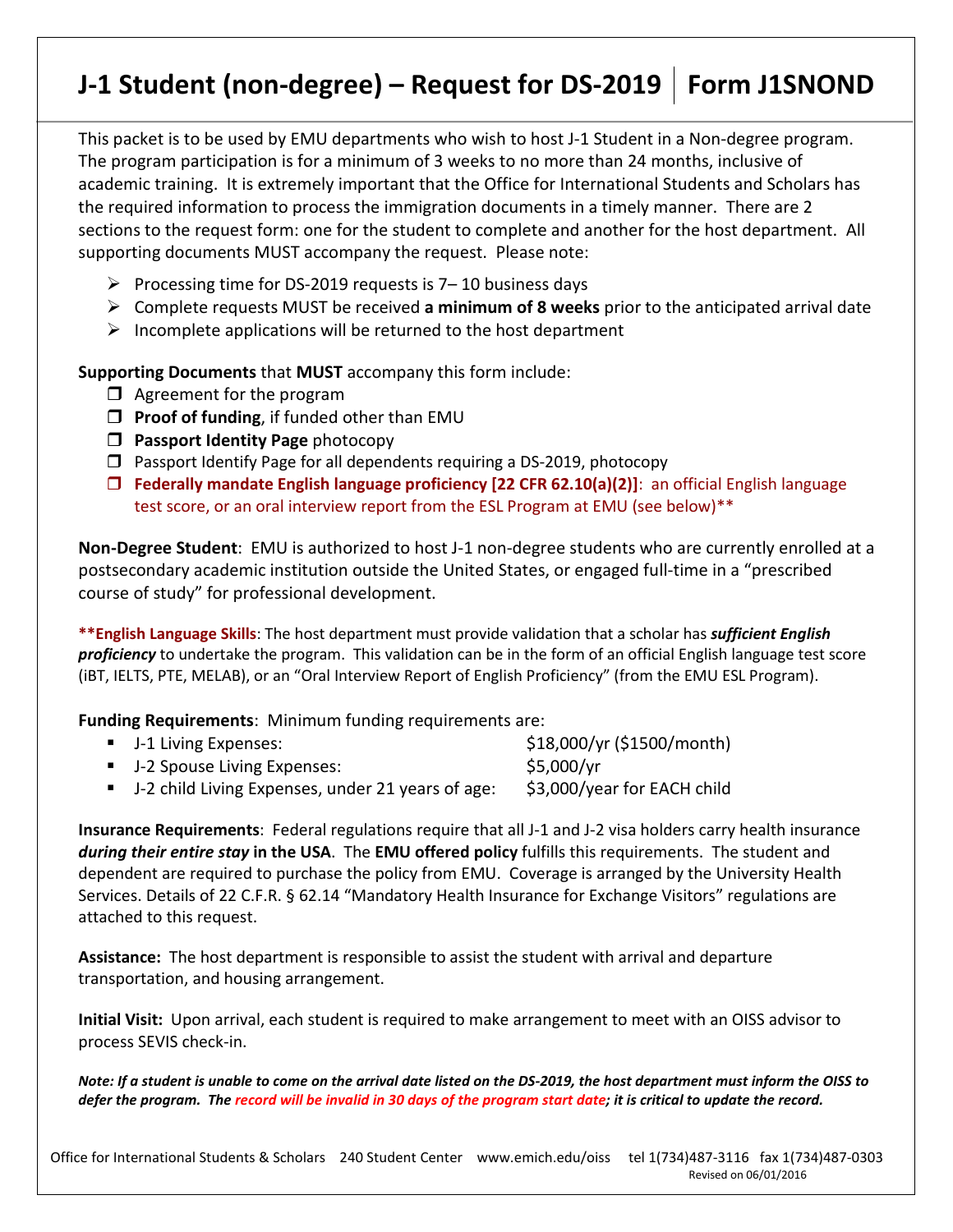## **J-1 Student (non-degree) Request – to be completed by the** *Host Department*

| <b>Student's First Name:</b>                                                                                                    | Middle Name                                               | Last Name                         |  |  |  |  |  |
|---------------------------------------------------------------------------------------------------------------------------------|-----------------------------------------------------------|-----------------------------------|--|--|--|--|--|
| Date of Program: from (mm/dd/yyyy)                                                                                              | to:                                                       |                                   |  |  |  |  |  |
| Professor/Collaborator in Department:                                                                                           |                                                           | Phone: __________________________ |  |  |  |  |  |
| (who will work with this visitor)                                                                                               |                                                           | Email:                            |  |  |  |  |  |
| Major Field & Description of Activity at EMU:                                                                                   |                                                           |                                   |  |  |  |  |  |
|                                                                                                                                 |                                                           |                                   |  |  |  |  |  |
| Location of Activity:                                                                                                           | Address of Activity:                                      |                                   |  |  |  |  |  |
|                                                                                                                                 |                                                           |                                   |  |  |  |  |  |
|                                                                                                                                 | City                                                      | State<br>Zip                      |  |  |  |  |  |
|                                                                                                                                 |                                                           |                                   |  |  |  |  |  |
| Source of Funding for the Duration of Requested Visit                                                                           |                                                           |                                   |  |  |  |  |  |
|                                                                                                                                 |                                                           |                                   |  |  |  |  |  |
| $\Box$ Health Insurance                                                                                                         |                                                           |                                   |  |  |  |  |  |
| a. Is Health Insurance provided by the Host Department? $\Box$ yes $\Box$ No                                                    |                                                           |                                   |  |  |  |  |  |
| b. Will the student purchase EMU Health Insurance coverage? $\Box$ yes<br>$\Box$ No                                             |                                                           |                                   |  |  |  |  |  |
| □ Student's Government Funds: \$                                                                                                |                                                           |                                   |  |  |  |  |  |
|                                                                                                                                 |                                                           |                                   |  |  |  |  |  |
| □ Personal/Family Funds: \$<br>□ Personal/Family Funds: \$<br>                                                                  |                                                           |                                   |  |  |  |  |  |
| The Department is responsible to assist the visitor with transportation from the airport and arranging for<br>suitable housing. |                                                           |                                   |  |  |  |  |  |
| Name of Person to Contact when DS-2019 is ready for pick up:                                                                    |                                                           |                                   |  |  |  |  |  |
|                                                                                                                                 |                                                           |                                   |  |  |  |  |  |
|                                                                                                                                 |                                                           |                                   |  |  |  |  |  |
|                                                                                                                                 |                                                           |                                   |  |  |  |  |  |
| Please return completed forms and required documents via email to                                                               |                                                           |                                   |  |  |  |  |  |
|                                                                                                                                 | egunel@emich.edu                                          |                                   |  |  |  |  |  |
| Or campus mail to: Esther Gunel<br>240 Student Center                                                                           | <b>EMU Office for International Students and Scholars</b> |                                   |  |  |  |  |  |
|                                                                                                                                 |                                                           |                                   |  |  |  |  |  |
| Office for International Students & Scholars 240 Student Center www.emich.edu/oiss tel 1(734)487-3116 fax 1(734)487-0303        |                                                           | Revised on 06/01/2016             |  |  |  |  |  |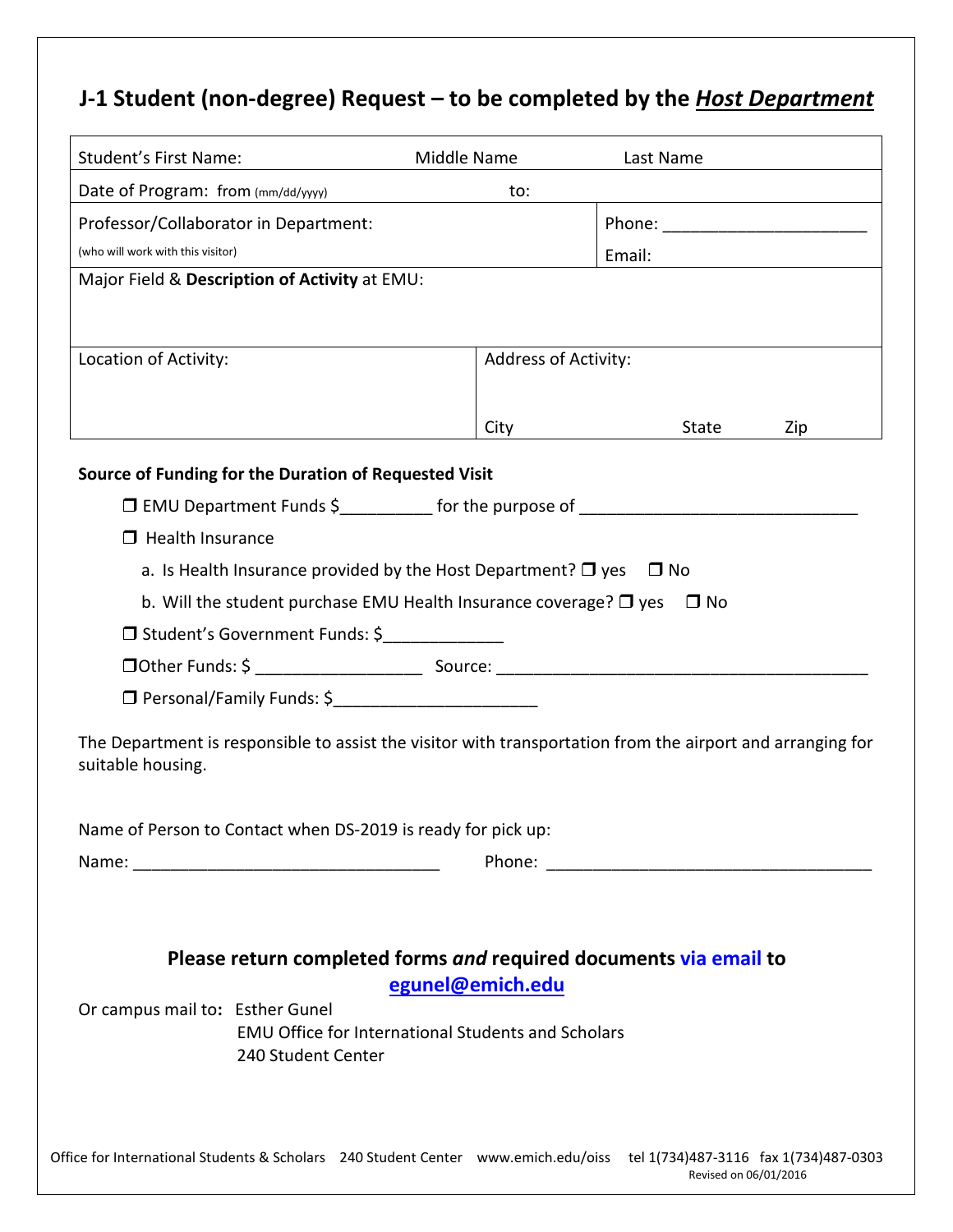## **J-1 Student (non-degree) Request – to be completed by the** *Student*

## **Have you been in J-1 or J-2 status sometime within the past 3 years?**

## **No Yes -** when: \_\_\_\_\_\_\_\_\_\_\_\_\_\_\_\_\_\_\_\_\_\_\_ category:\_\_\_\_\_\_\_\_\_\_\_\_\_\_\_\_\_\_\_\_\_\_\_\_

(If yes, copies of the DS-2019 must be attached with this request)

### **Name must be exactly as it appears on your Passport;** please print clearly or type information

| First Name:                                            | Family Name:                          |                                |  | Middle Name:    |      |  |
|--------------------------------------------------------|---------------------------------------|--------------------------------|--|-----------------|------|--|
| Male $\square$<br>Female $\square$                     |                                       | Birth Date: Month              |  | Day             | Year |  |
| City of Birth:                                         | Country of Birth:                     |                                |  |                 |      |  |
| Country of Citizenship:                                | Country of Legal Permanent Residence: |                                |  |                 |      |  |
| $\Box$ Bachelor's<br>Student category in Home Country: |                                       | □ Master's or PhD              |  | $\Box$ Employee |      |  |
| Current Field of Study:                                |                                       |                                |  |                 |      |  |
| Marital Status: $\Box$ Yes $\Box$ No                   |                                       | Children: $\Box$ Yes $\Box$ No |  |                 |      |  |
| <b>Mailing Address:</b>                                |                                       |                                |  |                 |      |  |
|                                                        |                                       | Telephone Number:              |  |                 |      |  |
|                                                        |                                       | Email Address:                 |  |                 |      |  |
|                                                        |                                       |                                |  |                 |      |  |

## **Family Members who will accompany the student:**

| Name, exactly as on passport:<br>First, Middle, Last, | Gender<br>M/F | Date of Birth<br>(mm/dd/yyyy) | City & Country of<br><b>Birth</b> | Country of<br>Legal<br>Permanent<br>Residence | Country of<br>Citizenship |
|-------------------------------------------------------|---------------|-------------------------------|-----------------------------------|-----------------------------------------------|---------------------------|
|                                                       |               |                               |                                   |                                               |                           |
| Spouse:                                               |               |                               |                                   |                                               |                           |
| Child:                                                |               |                               |                                   |                                               |                           |
| Child:                                                |               |                               |                                   |                                               |                           |
| Child:                                                |               |                               |                                   |                                               |                           |
| Child:                                                |               |                               |                                   |                                               |                           |
| Child                                                 |               |                               |                                   |                                               |                           |

**Funding Requirements**: Minimum funding requirements are:

- 
- J-2 Spouse Living Expenses: \$5,000/yr

■ J-1 Living Expenses: \$18,000/yr (\$1500/month)

■ J-2 child Living Expenses, under 21 years of age: \$3,000/year for EACH child

Office for International Students & Scholars 240 Student Center www.emich.edu/oiss tel 1(734)487-3116 fax 1(734)487-0303 Revised on 06/01/2016